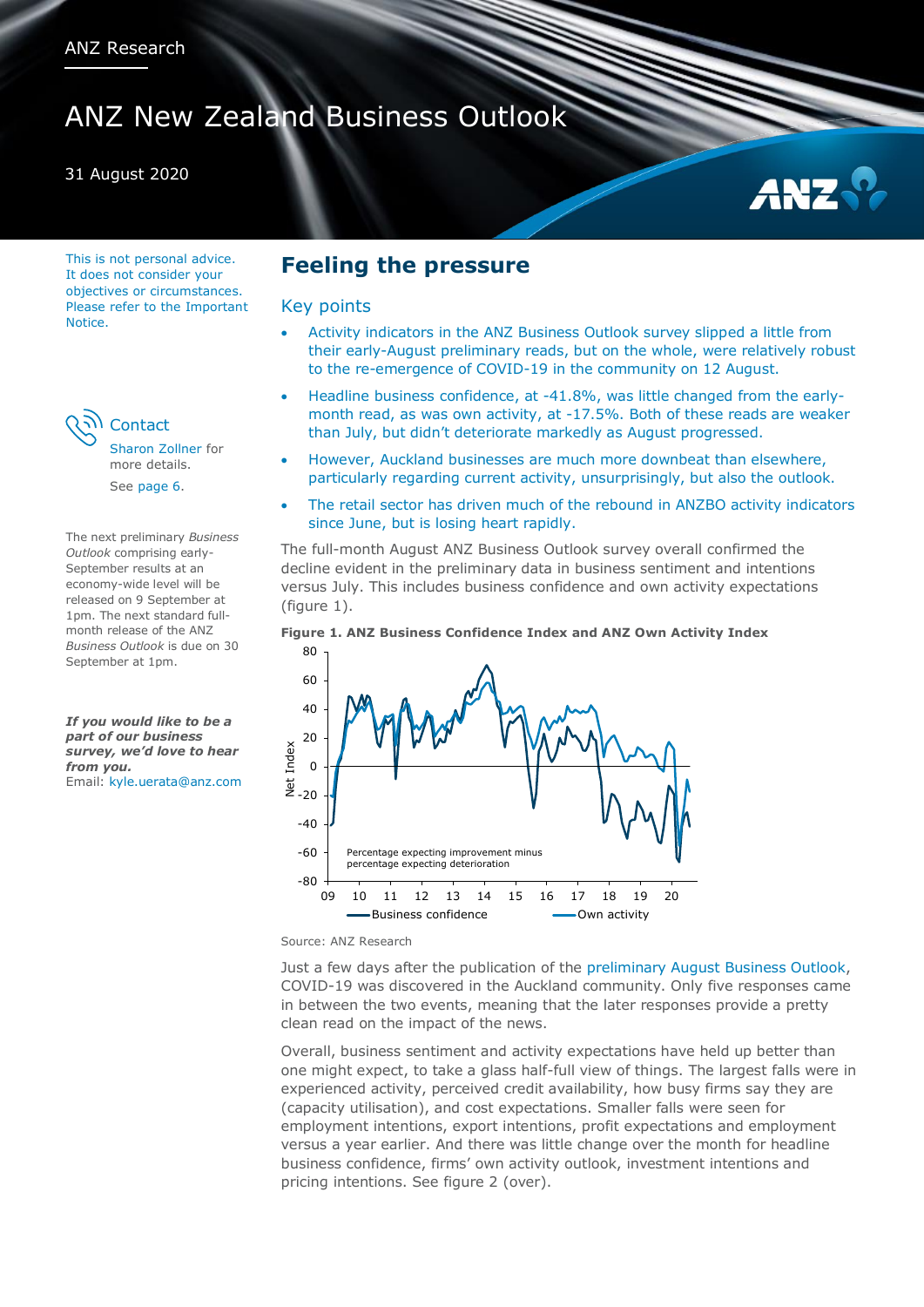



#### Source: ANZ

However, the Alert levels differed between Auckland and the rest of New Zealand. Figure 3 shows the difference between Auckland and the rest of the country for the key indicators out of the survey.

Unsurprisingly, there was a hefty impact on current levels of both activity and employment compared to the same month a year earlier. But Auckland firms are broadly more downbeat compared to their peers elsewhere when it comes to the outlook as well. We'll be keeping a close eye on what happens to this gap as the alert level in Auckland normalises.

#### **Figure 3. ANZBO indicators: Auckland vs. ex-Auckland**



#### Source: ANZ

Having a full month of data enables us to examine the data by sector. The retail sector is worthy of particular attention. It has been on a wild ride in recent times. Let's zoom in on expected profitability, though similar trends are evident across most indicators.

The retail sector has typically been less optimistic about profitability than the rest of the economy over the past couple of years – and further back too. Retail is a tough gig, with relatively low barriers to entry and the move to online retail and increasingly indebted consumers making for a downbeat sector in a relative sense. But in June and July, for a brief period, retail was relatively optimistic, as the bounce out of the initial lockdown period was more vigorous than anticipated. However, in August the sector fell back below the other sectors (figure 4).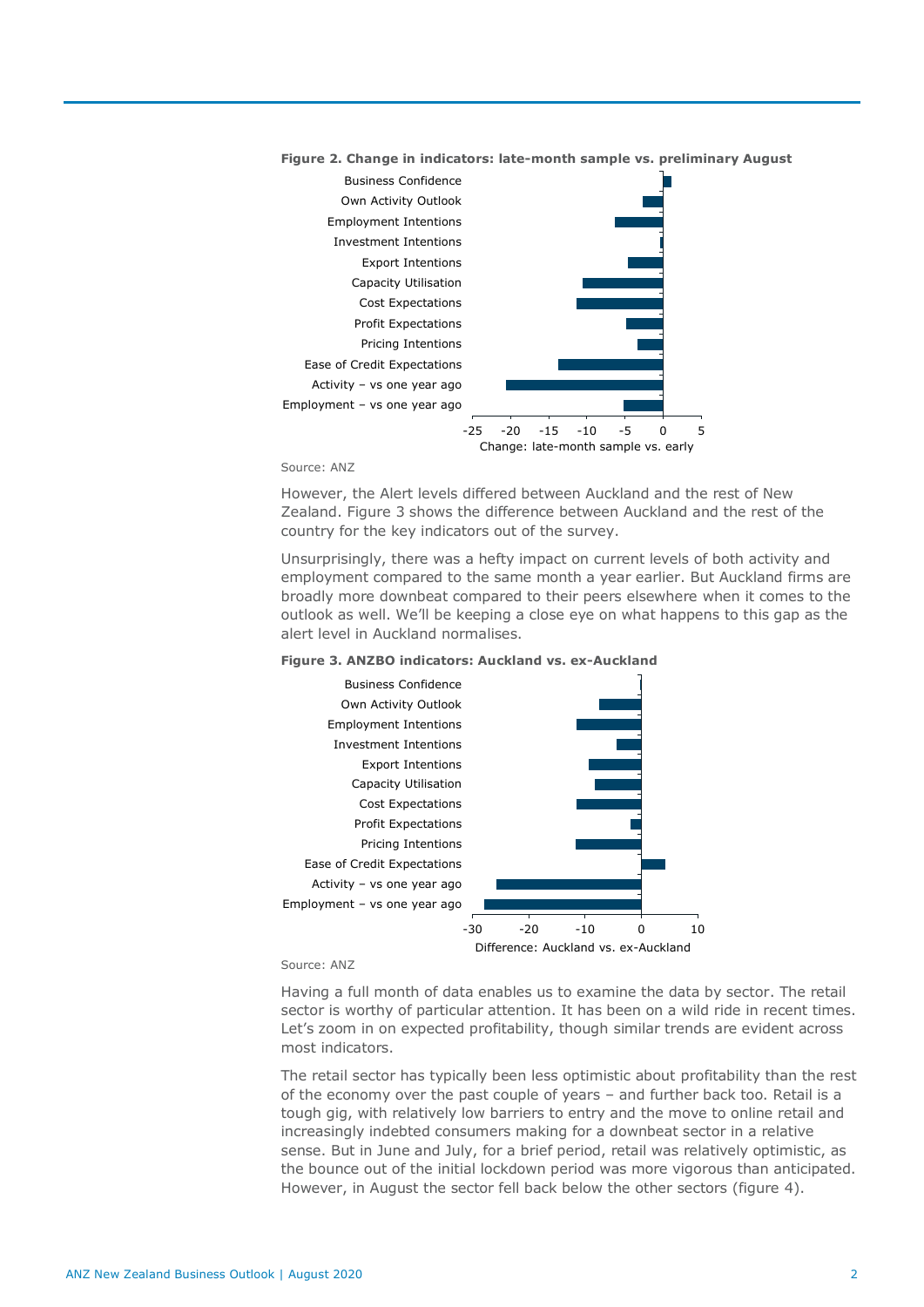



That's consistent with our consumer confidence survey, indicating households' wariness about spending is increasing in this uncertain environment.

Looking more broadly at the sector breakdown, a heat map of both levels and changes on a standardised basis shows:

- The decline in retail fortunes is clear to see (lots of orange in the monthly change column). However, agriculture is more downbeat (compared to history) in both level and change terms. They are the sector most exposed to the global outlook, which hardly inspires confidence. Services is also particularly glum, reflecting their outsized exposure to tourism and lockdown.
- The construction sector is now a relative bright spot, and broadly lifting.
- Despite tough times, pricing intentions for the retail sector are not low, and nor are costs, particularly.

|                                 | <b>Levels</b> |            |          |         | <b>Monthly change</b>   |               |            |              |         |                 |
|---------------------------------|---------------|------------|----------|---------|-------------------------|---------------|------------|--------------|---------|-----------------|
|                                 | <b>Retail</b> | <b>Mfg</b> | Agri     |         | <b>Constrn Services</b> | <b>Retail</b> | <b>Mfg</b> | <b>Agric</b> | Constrn | <b>Services</b> |
| <b>Business Confidence</b>      | $-33.3$       | $-37.3$    | $-80.6$  | $-16.1$ | $-43.3$                 | $-10.7$       | 9.5        | $-26.1$      | 10.2    | $-18.1$         |
| <b>Activity Outlook</b>         | $-27.5$       | $-19.4$    | $-22.6$  | $-12.1$ | $-13.9$                 | $-18.2$       | $-8.1$     | $-7.4$       | $-1.6$  | $-8.9$          |
| Activity - vs one year ago      | $-2.0$        | $-10.9$    | $-3.2$   | $-9.1$  | $-21.2$                 | 1.7           | 7.1        | 2.9          | $-19.6$ | 10.2            |
| Exports                         | 0.0           | $-18.2$    | $-33.3$  | $-16.7$ | $-23.5$                 | 2.8           | $-10.2$    | $-12.6$      | $-3.1$  | $-6.6$          |
| Investment                      | $-4.1$        | $-3.1$     | $-38.7$  | $-21.9$ | $-17.6$                 | $-13.7$       | 1.9        | $-14.5$      | $-27.2$ | $-6.1$          |
| Capacity Utilisation            | $-8.5$        | $-4.5$     | $-6.5$   | 6.2     | $-8.6$                  | $-0.8$        | 10.5       | $-0.4$       | 3.5     | $-1.8$          |
| <b>Residential Construction</b> | $\cdots$      | $\cdots$   | $\cdots$ | $-17.2$ | $\cdots$                | $\cdots$      | $\cdots$   | $\cdots$     | 11.8    | $\cdots$        |
| <b>Commercial Construction</b>  | $\cdots$      | $\cdots$   | $\cdots$ | $-32.0$ | $\cdots$                | $\cdots$      | $\cdots$   | $\cdots$     | $-32.0$ | $\cdots$        |
| Employment                      | $-23.5$       | $-21.2$    | $-38.7$  | $-9.4$  | $-24.5$                 | $-17.8$       | $-0.2$     | $-14.5$      | 1.1     | $-9.8$          |
| Employment $-$ vs 1 year ago    | $-36.0$       | $-20.6$    | $-6.5$   | $-18.8$ | $-28.8$                 | $-1.4$        | 7.3        | 5.6          | $-10.9$ | $-3.0$          |
| Profits                         | $-41.2$       | $-31.3$    | $-67.7$  | $-9.1$  | $-30.2$                 | $-20.8$       | 2.6        | $-10.1$      | 20.6    | $-12.1$         |
| Ease of Credit                  | $-45.1$       | $-43.3$    | $-56.7$  | $-30.3$ | $-42.0$                 | $-9.9$        | 1.9        | $-2.2$       | 1.3     | 2.4             |
| Costs                           | 45.1          | 44.8       | 29.0     | 21.9    | 31.1                    | $-10.5$       | 1.3        | $-19.5$      | 3.0     | $-0.3$          |
| Pricing Intentions              | 35.3          | 9.0        | $-22.6$  | 6.2     | 14.5                    | $-5.4$        | $-5.5$     | $-10.5$      | $-7.3$  | 7.6             |

#### **Table 1. Heatmap of monthly levels and changes**

Note: the colour coding is based on standardised values that take into account the historical average and variation in each series, eg "agriculture sector employment intentions". So if, for example, a series is low compared to others but that's not unusual, it is less likely to be marked in red. The history of the activity and employment versus a year ago is unfortunately too short for historical comparisons to be meaningful but the data is included for completeness.

Source: ANZ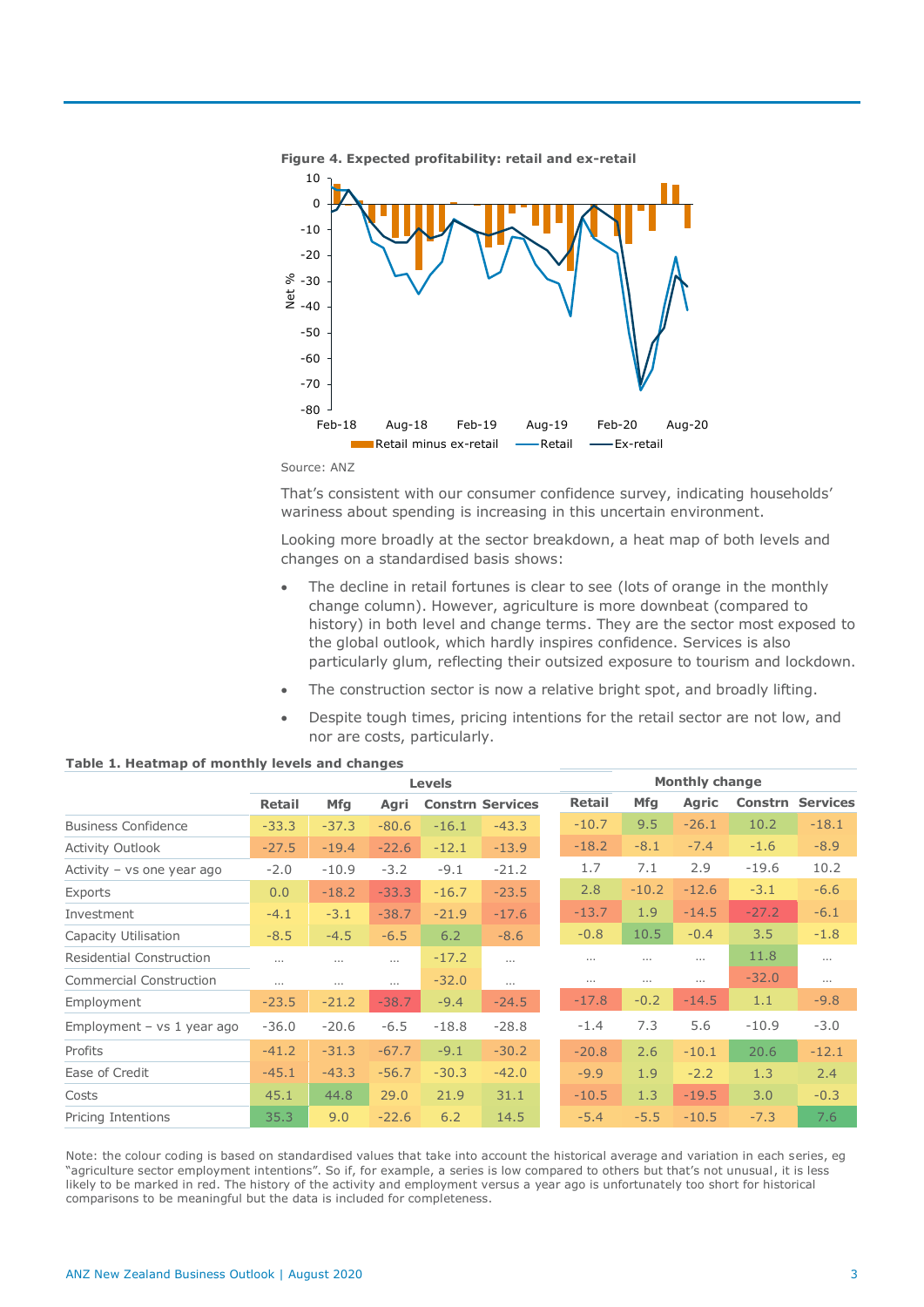## Our take

The recent re-emergence of COVID-19 is disheartening, and has taken a real toll on businesses, particularly in Auckland. However, it appears that firms are looking through it to some extent, in that intentions and expectations saw relatively modest falls compared to the first half of the month. Should daily cases and hence restrictions drag on longer than expected, the negative impacts will accumulate. And the significant fall in experienced activity shouldn't be downplayed, as it demonstrates that businesses' balance sheets have taken a hit, even if firms appear relatively optimistic that activity levels will normalise once the renewed lockdown ends.

Also, although the changes in the data after COVID reappeared were relatively muted, the fact remains that activity indicators are sitting at levels consistent with recession. The post-lockdown bounce was already showing signs of running out of puff in July as pent-up demand was inevitably starting to wane. The pain from the loss of international tourism will be felt most keenly once summer arrives and some of the fiscal support measures start to ease off, highlighting that it is still early days in terms of the economic impact of this pandemic. The fiscal response is slowing the impact but can't prevent it; the monetary response is boosting the housing market but will have a very limited impact on business investment as long as such extreme uncertainty remains.

A challenging road lies ahead for the economy, but New Zealand has advantages and choices that other countries would love to have. There are no 'good' outcomes for a tourism-dependent economy in a global pandemic, but there are certainly worse ones.

| <b>Net Balance</b>                      | Final<br>August | Prelim<br>August <sup>4</sup> | Previous<br>$(\text{July})$ | Retail   | <b>Mfg</b> | Agric    | Constrn | <b>Services</b> |
|-----------------------------------------|-----------------|-------------------------------|-----------------------------|----------|------------|----------|---------|-----------------|
| <b>Business Confidence</b>              | $-41.8$         | $-42.4$                       | $-31.8$                     | $-33.3$  | $-37.3$    | $-80.6$  | $-16.1$ | $-43.3$         |
| Own Activity Outlook                    | $-17.5$         | $-17.0$                       | $-8.9$                      | $-27.5$  | $-19.4$    | $-22.6$  | $-12.1$ | $-13.9$         |
| <b>Export Intentions</b>                | $-20.0$         | $-18.5$                       | $-12.7$                     | 0.0      | $-18.2$    | $-33.3$  | $-16.7$ | $-23.5$         |
| Investment Intentions                   | $-15.2$         | $-15.1$                       | $-6.7$                      | $-4.1$   | $-3.1$     | $-38.7$  | $-21.9$ | $-17.6$         |
| <b>Cost Expectations</b>                | 34.5            | 38.4                          | 37.4                        | 45.1     | 44.8       | 29.0     | 21.9    | 31.1            |
| Capacity Utilisation                    | $-6.2$          | $-2.8$                        | $-7.8$                      | $-8.5$   | $-4.5$     | $-6.5$   | 6.2     | $-8.6$          |
| <b>Residential Construction</b>         | $-17.2$         | $-13.6$                       | $-29.0$                     | $\cdots$ | $\cdots$   | $\cdots$ | $-17.2$ | $\cdots$        |
| <b>Commercial Construction</b>          | $-32.0$         | $-38.9$                       | 0.0                         | $\cdots$ | $\cdots$   | $\cdots$ | $-32.0$ | $\cdots$        |
| <b>Employment Intentions</b>            | $-23.6$         | $-21.4$                       | $-15.1$                     | $-23.5$  | $-21.2$    | $-38.7$  | $-9.4$  | $-24.5$         |
| <b>Profit Expectations</b>              | $-33.4$         | $-32.2$                       | $-26.6$                     | $-41.2$  | $-31.3$    | $-67.7$  | $-9.1$  | $-30.2$         |
| Pricing Intentions                      | 12.5            | 13.9                          | 11.8                        | 35.3     | 9.0        | $-22.6$  | 6.2     | 14.5            |
| Ease of Credit Expectations             | $-43.0$         | $-38.9$                       | $-42.9$                     | $-45.1$  | $-43.3$    | $-56.7$  | $-30.3$ | $-42.0$         |
| Inflation Expectations (%)              | 1.36            | 1.4                           | 1.39                        | 1.54     | 1.55       | 1.32     | 1.22    | 1.25            |
| Activity - same month one<br>year ago   | $-13.2$         | $-6.6$                        | $-17.5$                     | $-2.0$   | $-10.9$    | $-3.2$   | $-9.1$  | $-21.2$         |
| Employment - same month<br>one year ago | $-24.8$         | $-23.1$                       | $-23.7$                     | $-36.0$  | $-20.6$    | $-6.5$   | $-18.8$ | $-28.8$         |

#### Survey Results August 2020

The next preliminary Business Outlook comprising early-September results at an economy-wide level will be released on 9 September at 1pm. The next standard full-month release of the ANZ *Business Outlook* is due on 30 September at 1pm.

 $\overline{a}$ 

 $^4$  These results include data collected in the first week of the August survey and were published on 10 August.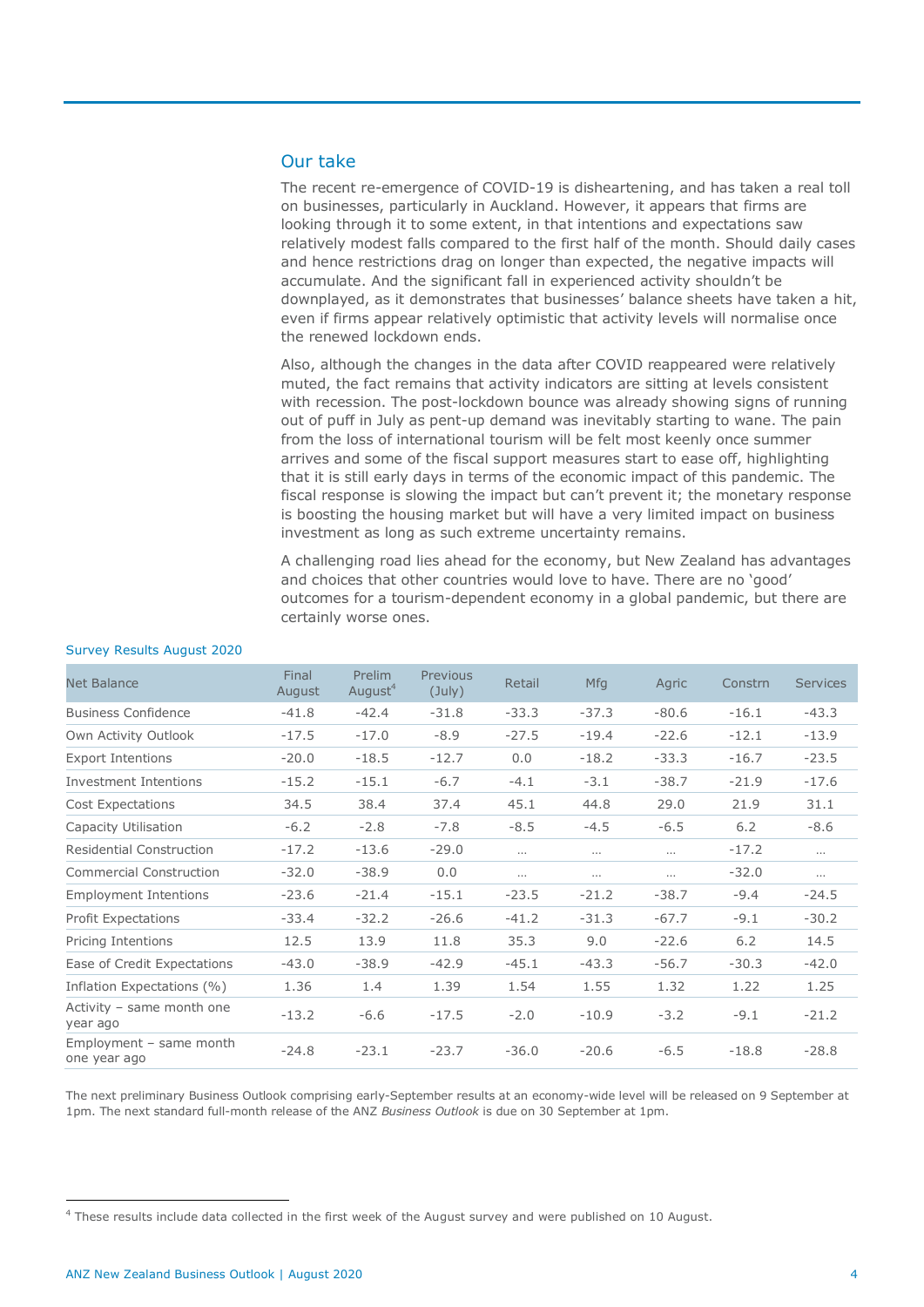











Source: ANZ, Statistics NZ



**Activity outlook index Employment and profit outlook**



**Export sales volumes Investment intentions and capacity utilisation**



**Inflation expectations Experienced activity and employment**

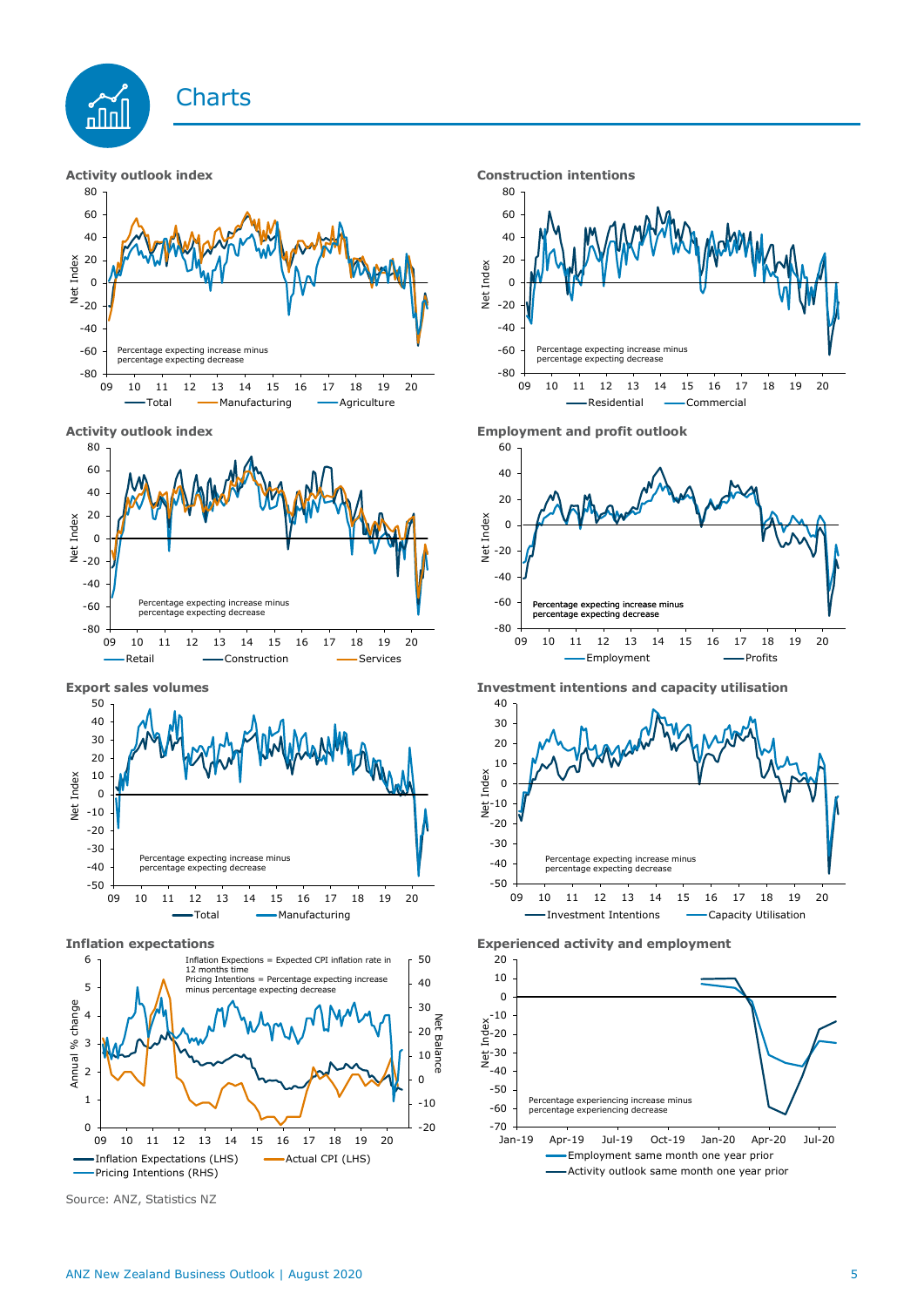# Contact us

## <span id="page-5-1"></span>Meet the team

We welcome your questions and feedback. Click [here](https://www.anz.co.nz/about-us/economic-markets-research/economics-research-team/) for more information about our team.



### <span id="page-5-0"></span>**Sharon Zollner** Chief Economist

Follow Sharon on Twitter @sharon\_zollner

Telephone: +64 27 664 3554 Email: [sharon.zollner@anz.com](mailto:sharon.zollner@anz.com)

## **David Croy** Senior Strategist

Market developments, interest rates, FX, unconventional monetary policy, liaison with market participants.

Telephone: +64 4 576 1022 Email: [david.croy@anz.com](mailto:david.croy@anz.com)



## **Liz Kendall**  Senior Economist

Research co-ordinator, publication strategy, property market analysis, monetary and prudential policy.

Telephone: +64 27 240 9969 Email: [elizabeth.kendall@anz.com](mailto:Elizabeth.Kendall@anz.com)



#### **Kyle Uerata** Economic Statistician

Economic statistics, ANZ proprietary data (including ANZ Business Outlook), data capability and infrastructure.

Telephone: +64 21 633 894 Email: [kyle.uerata@anz.com](mailto:Kyle.Uerata@anz.com)

General enquiries: [research@anz.com](mailto:research@anz.com) Follow ANZ Research @ANZ\_Research (global)

## **Susan Kilsby** Agricultural Economist

Primary industry developments and outlook, structural change and regulation, liaison with industry.

Telephone: +64 21 633 469 Email: [susan.kilsby@anz.com](mailto:susan.kilsby@anz.com)



**Miles Workman**  Senior Economist

Macroeconomic forecast coordinator, fiscal policy, economic risk assessment and credit developments.

Telephone: +64 21 661 792 Email: [miles.workman@anz.com](mailto:miles.workman@anz.com)

### **Natalie Denne** PA / Desktop Publisher

Business management, general enquiries, mailing lists, publications, chief economist's diary.

Telephone: +64 21 253 6808 Email: [natalie.denne@anz.com](mailto:natalie.denne@anz.com)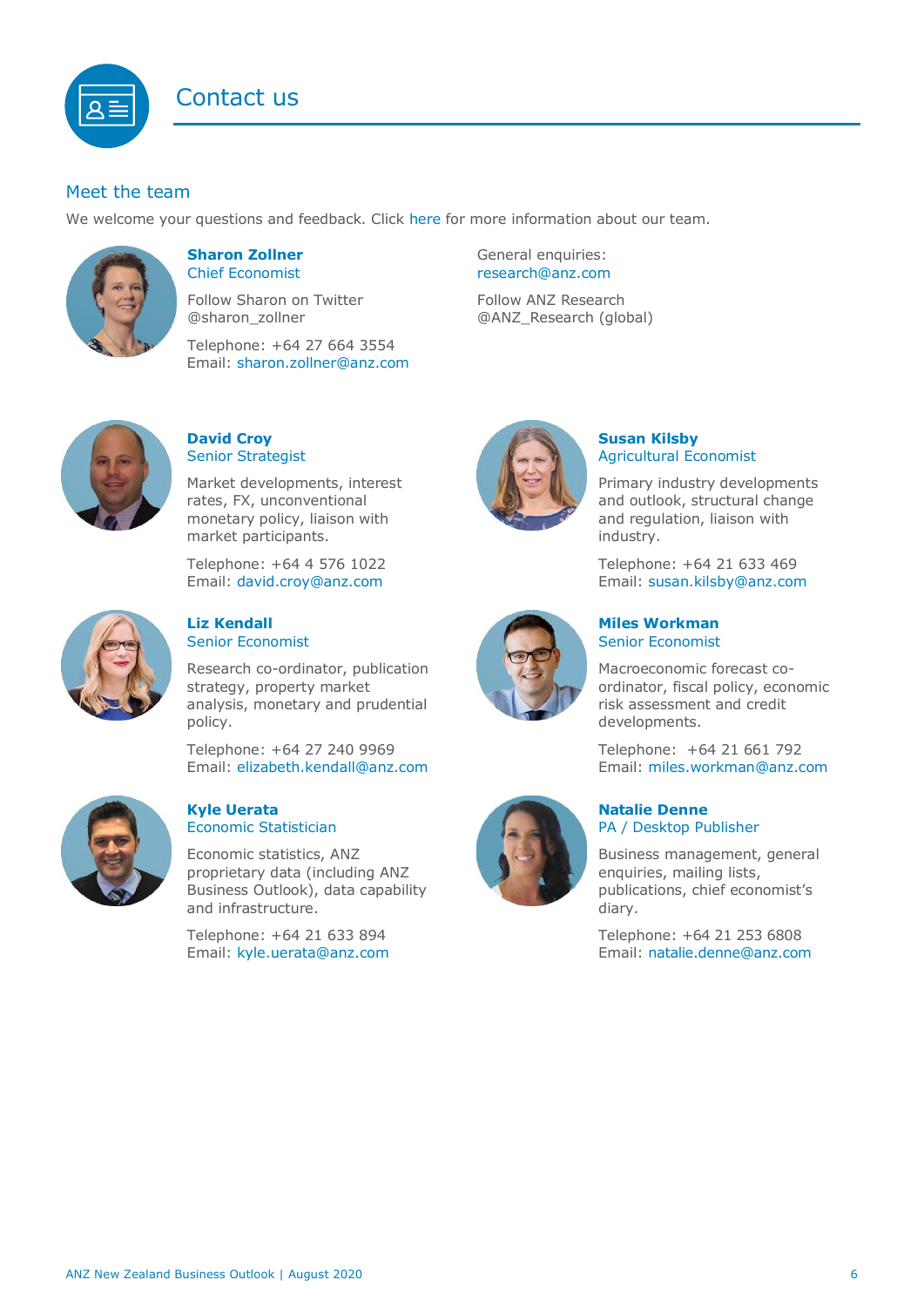Important notice



**This document is intended for ANZ's Institutional, Markets and Private Banking clients. It should not be forwarded, copied or distributed. The information in this document is general in nature, and does not constitute personal financial product advice or take into account your objectives, financial situation or needs.** 

This document may be restricted by law in certain jurisdictions. Persons who receive this document must inform themselves about and observe all relevant restrictions.

**Disclaimer for all jurisdictions:** This document is prepared and distributed in your country/region by either: Australia and New Zealand Banking Group Limited (ABN11 005 357 522) (**ANZ**); or its relevant subsidiary or branch (each, an **Affiliate**), as appropriate or as set out below.

This document is distributed on the basis that it is only for the information of the specified recipient or permitted user of the relevant website (**recipients**).

This document is solely for informational purposes and nothing contained within is intended to be an invitation, solicitation or offer by ANZ to sell, or buy, receive or provide any product or service, or to participate in a particular trading strategy.

Distribution of this document to you is only as may be permissible by the laws of your jurisdiction, and is not directed to or intended for distribution or use by recipients resident or located in jurisdictions where its use or distribution would be contrary to those laws or regulations, or in jurisdictions where ANZ would be subject to additional licensing or registration requirements. Further, the products and services mentioned in this document may not be available in all countries.

ANZ in no way provides any financial, legal, taxation or investment advice to you in connection with any product or service discussed in this document. Before making any investment decision, recipients should seek independent financial, legal, tax and other relevant advice having regard to their particular circumstances.

Whilst care has been taken in the preparation of this document and the information contained within is believed to be accurate, ANZ does not represent or warrant the accuracy or completeness of the information Further, ANZ does not accept any responsibility to inform you of any matter that subsequently comes to its notice, which may affect the accuracy of the information in this document.

Preparation of this document and the opinions expressed in it may involve material elements of subjective judgement and analysis. Unless specifically stated otherwise: they are current on the date of this document and are subject to change without notice; and, all price information is indicative only. Any opinions expressed in this document are subject to change at any time without notice.

ANZ does not guarantee the performance of any product mentioned in this document. All investments entail a risk and may result in both profits and losses. Past performance is not necessarily an indicator of future performance. The products and services described in this document may not be suitable for all investors, and transacting in these products or services may be considered risky.

ANZ expressly disclaims any responsibility and shall not be liable for any loss, damage, claim, liability, proceedings, cost or expense (Liability) arising directly or indirectly and whether in tort (including negligence), contract, equity or otherwise out of or in connection with this document to the extent permissible under relevant law. Please note, the contents of this document have not been reviewed by any regulatory body or authority in any jurisdiction.

ANZ and its Affiliates may have an interest in the subject matter of this document. They may receive fees from customers for dealing in the products or services described in this document, and their staff and introducers of business may share in such fees or remuneration that may be influenced by total sales, at all times received and/or apportioned in accordance with local regulatory requirements. Further, they or their customers may have or have had interests or long or short positions in the products or services described in this document, and may at any time make purchases and/or sales in them as principal or agent, as well as act (or have acted) as a market maker in such products. This document is published in accordance with ANZ's policies on conflicts of interest and ANZ maintains appropriate information barriers to control the flow of information between businesses within it and its Affiliates.

Your ANZ point of contact can assist with any questions about this document including for further information on these disclosures of interest.

**Country/region specific information:** Unless stated otherwise, this document is distributed by Australia and New Zealand Banking Group Limited (**ANZ**).

**Australia.** ANZ holds an Australian Financial Services licence no. 234527. For a copy of ANZ's Financial Services Guide please [click here](http://www.anz.com/documents/AU/aboutANZ/FinancialServicesGuide.pdf) or request from your ANZ point of contact.

**Brazil, Brunei, India, Japan, Kuwait, Malaysia, Switzerland, Taiwan.** This document is distributed in each of these jurisdictions by ANZ on a cross-border basis.

**European Economic Area (EEA):** *United Kingdom.* ANZ is authorised in the United Kingdom by the Prudential Regulation Authority (**PRA**) and is subject to regulation by the Financial Conduct Authority (**FCA**) and limited regulation by the PRA. Details about the extent of our regulation by the PRA are available from us on request. This document is distributed in the United Kingdom by Australia and New Zealand Banking Group Limited ANZ solely for the information of persons who would come within the FCA definition of "eligible counterparty" or "professional client". It is not intended for and must not be distributed to any person who would come within the FCA definition of "retail client". Nothing here excludes or restricts any duty or liability to a customer which ANZ may have under the UK Financial Services and Markets Act 2000 or under the regulatory system as defined in the Rules of the Prudential Regulation Authority (**PRA**) and the FCA. ANZ is authorised in the United Kingdom by the PRA and is subject to regulation by the FCA and limited regulation by the PRA. Details about the extent of our regulation by the PRA are available from us on request.

Fiji. For Fiji regulatory purposes, this document and any views and recommendations are not to be deemed as investment advice. Fiji investors must seek licensed professional advice should they wish to make any investment in relation to this document.

**Hong Kong.** This publication is issued or distributed in Hong Kong by the Hong Kong branch of ANZ, which is registered at the Hong Kong Monetary Authority to conduct Type 1 (dealing in securities), Type 4 (advising on securities) and Type 6 (advising on corporate finance) regulated activities. The contents of this publication have not been reviewed by any regulatory authority in Hong Kong.

**India.** If this document is received in India, only you (the specified recipient) may print it provided that before doing so, you specify on it your name and place of printing.

**Myanmar.** This publication is intended to be general and part of ANZ's customer service and marketing activities when implementing its functions as a licensed bank. This publication is not Securities Investment Advice (as that term is defined in the Myanmar Securities Transaction Law 2013).

**New Zealand.** This document is intended to be of a general nature, does not take into account your financial situation or goals, and is not a personalised adviser service under the Financial Advisers Act 2008 (**FAA**).